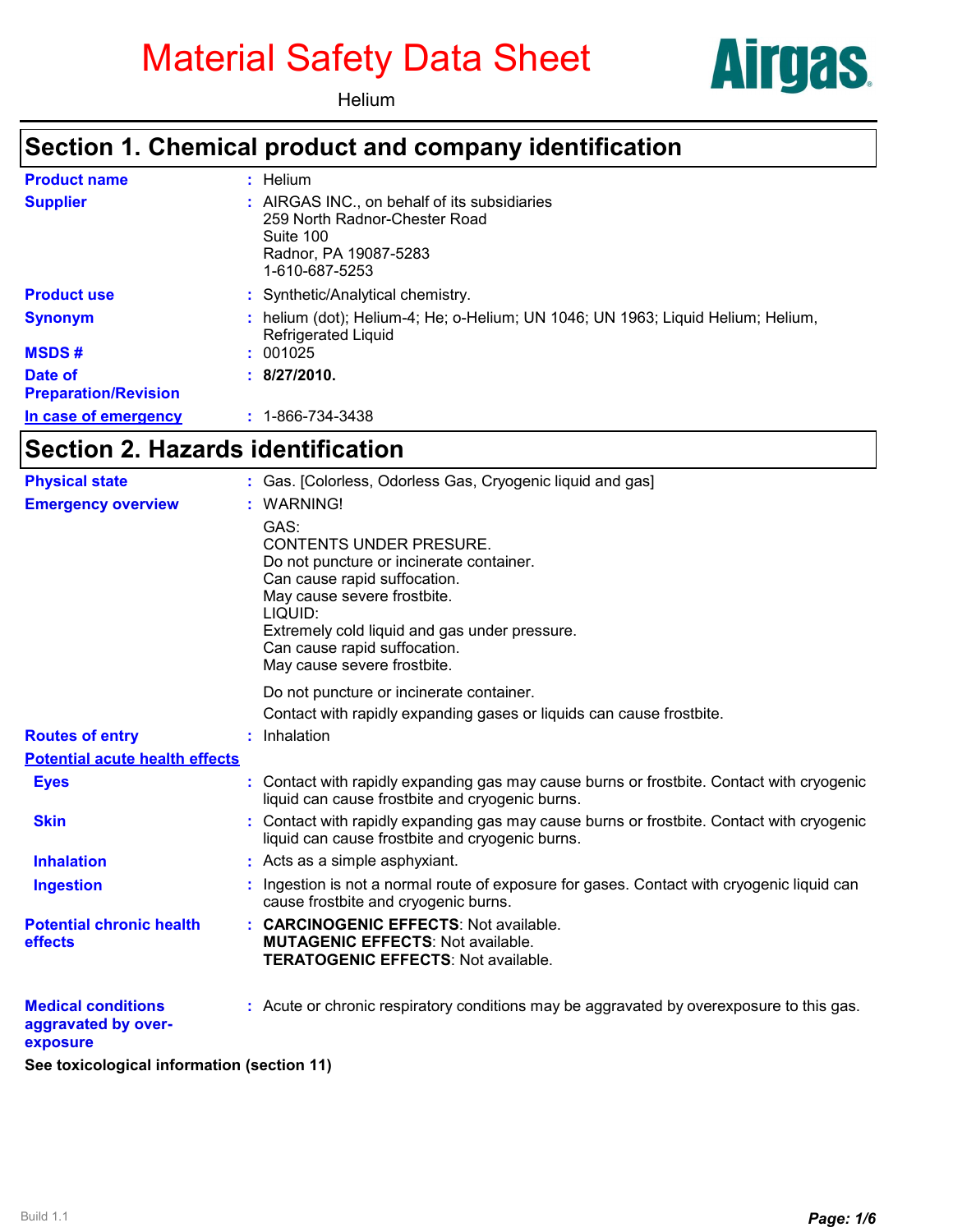#### **Section 3. Composition, Information on Ingredients**

**Name CAS number % Volume Exposure limits**

Helium **7440-59-7** 100 Oxygen Depletion [Asphyxiant]

#### **Section 4. First aid measures**

No action shall be taken involving any personal risk or without suitable training.If it is suspected that fumes are still present, the rescuer should wear an appropriate mask or self-contained breathing apparatus.It may be dangerous to the person providing aid to give mouth-to-mouth resuscitation.

| Eye contact         | : Check for and remove any contact lenses. Immediately flush eyes with plenty of water<br>for at least 15 minutes, occasionally lifting the upper and lower eyelids. Get medical<br>attention immediately.                                                                                  |
|---------------------|---------------------------------------------------------------------------------------------------------------------------------------------------------------------------------------------------------------------------------------------------------------------------------------------|
| <b>Skin contact</b> | : None expected.                                                                                                                                                                                                                                                                            |
| <b>Frostbite</b>    | : Try to warm up the frozen tissues and seek medical attention.                                                                                                                                                                                                                             |
| <b>Inhalation</b>   | : Move exposed person to fresh air. If not breathing, if breathing is irregular or if<br>respiratory arrest occurs, provide artificial respiration or oxygen by trained personnel.<br>Loosen tight clothing such as a collar, tie, belt or waistband. Get medical attention<br>immediately. |
| <b>Ingestion</b>    | : As this product is a gas, refer to the inhalation section.                                                                                                                                                                                                                                |

# **Section 5. Fire-fighting measures**

| <b>Flammability of the product</b>                       | $:$ Non-flammable.                                                                                                                                                       |
|----------------------------------------------------------|--------------------------------------------------------------------------------------------------------------------------------------------------------------------------|
| <b>Products of combustion</b>                            | : No specific data.                                                                                                                                                      |
| <b>Fire-fighting media and</b><br><b>instructions</b>    | : Use an extinguishing agent suitable for the surrounding fire.                                                                                                          |
|                                                          | Apply water from a safe distance to cool container and protect surrounding area. If<br>involved in fire, shut off flow immediately if it can be done without risk.       |
|                                                          | Contains gas under pressure. In a fire or if heated, a pressure increase will occur and<br>the container may burst or explode.                                           |
| <b>Special protective</b><br>equipment for fire-fighters | : Fire-fighters should wear appropriate protective equipment and self-contained breathing<br>apparatus (SCBA) with a full face-piece operated in positive pressure mode. |
|                                                          |                                                                                                                                                                          |

# **Section 6. Accidental release measures**

| <b>Personal precautions</b>      | Immediately contact emergency personnel. Keep unnecessary personnel away. Use<br>suitable protective equipment (section 8). Shut off gas supply if this can be done safely.<br>Isolate area until gas has dispersed. |
|----------------------------------|----------------------------------------------------------------------------------------------------------------------------------------------------------------------------------------------------------------------|
| <b>Environmental precautions</b> | Avoid dispersal of spilled material and runoff and contact with soil, waterways, drains<br>and sewers.                                                                                                               |
| <b>Methods for cleaning up</b>   | Immediately contact emergency personnel. Stop leak if without risk. Note: see section 1<br>for emergency contact information and section 13 for waste disposal.                                                      |

# **Section 7. Handling and storage**

**Handling :**

High pressure gas. Do not puncture or incinerate container. Use equipment rated for cylinder pressure. Close valve after each use and when empty. Protect cylinders from physical damage; do not drag, roll, slide, or drop. Use a suitable hand truck for cylinder movement. Never allow any unprotected part of the body to touch uninsulated pipes or vessels that contain cryogenic liquids. Prevent entrapment of liquid in closed systems or piping without pressure relief devices. Some materials may become brittle at low temperatures and will easily fracture.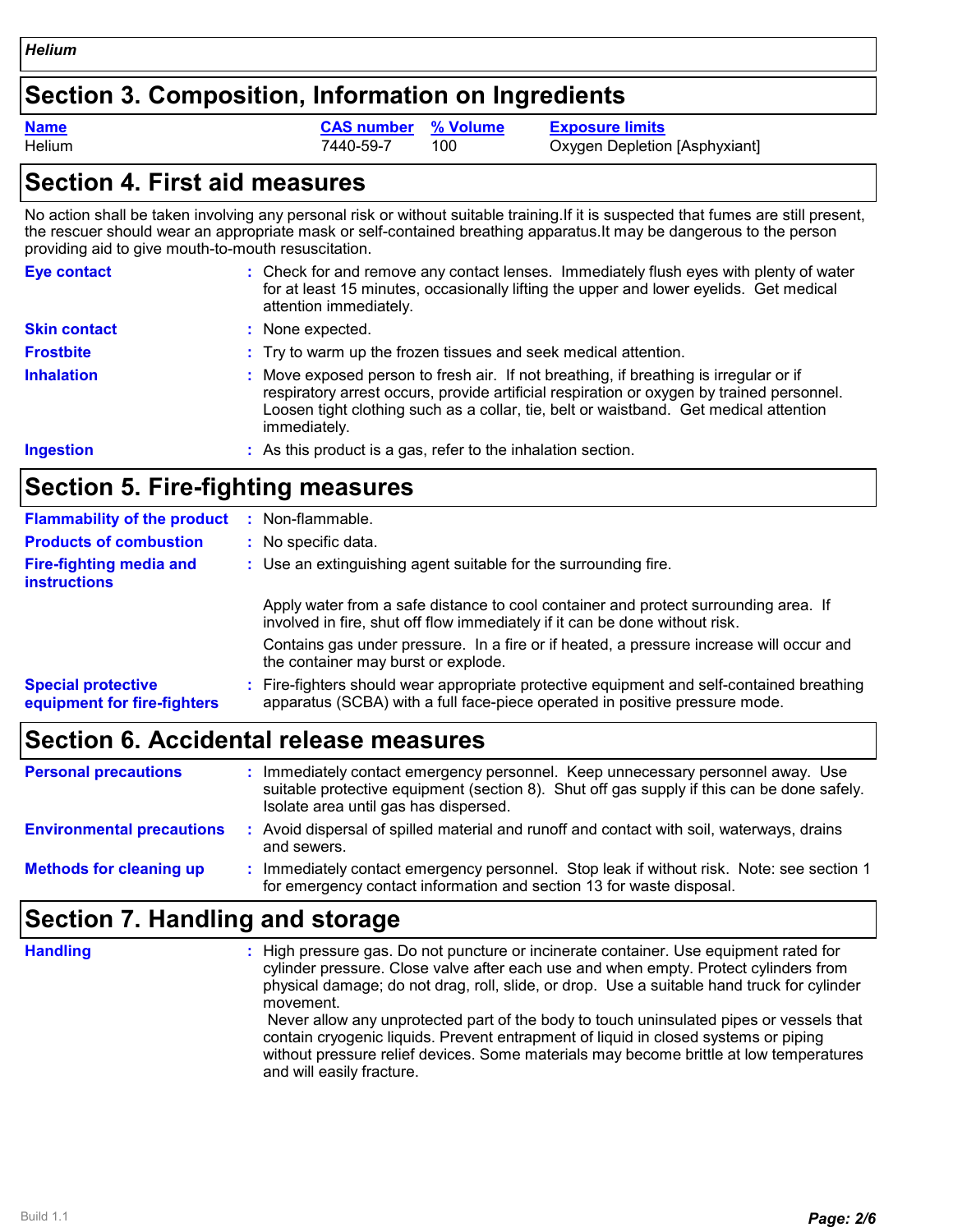*Helium*

**Storage :**

Cylinders should be stored upright, with valve protection cap in place, and firmly secured to prevent falling or being knocked over. Cylinder temperatures should not exceed 52 °C  $(125 °F)$ .

For additional information concerning storage and handling refer to Compressed Gas Association pamphlets P-1 Safe Handling of Compressed Gases in Containers and P-12 Safe Handling of Cryogenic Liquids available from the Compressed Gas Association, Inc.

#### **Section 8. Exposure controls/personal protection**

| <b>Engineering controls</b>                            | : Use only with adequate ventilation. Use process enclosures, local exhaust ventilation or<br>other engineering controls to keep worker exposure to airborne contaminants below any<br>recommended or statutory limits.                                                                                                    |
|--------------------------------------------------------|----------------------------------------------------------------------------------------------------------------------------------------------------------------------------------------------------------------------------------------------------------------------------------------------------------------------------|
| <b>Personal protection</b>                             |                                                                                                                                                                                                                                                                                                                            |
| <b>Eyes</b>                                            | : Safety eyewear complying with an approved standard should be used when a risk<br>assessment indicates this is necessary to avoid exposure to liquid splashes, mists or<br>dusts.                                                                                                                                         |
|                                                        | When working with cryogenic liquids, wear a full face shield.                                                                                                                                                                                                                                                              |
| <b>Skin</b>                                            | Personal protective equipment for the body should be selected based on the task being<br>performed and the risks involved and should be approved by a specialist before handling<br>this product.                                                                                                                          |
| <b>Respiratory</b>                                     | : Use a properly fitted, air-purifying or air-fed respirator complying with an approved<br>standard if a risk assessment indicates this is necessary. Respirator selection must be<br>based on known or anticipated exposure levels, the hazards of the product and the safe<br>working limits of the selected respirator. |
|                                                        | The applicable standards are (US) 29 CFR 1910.134 and (Canada) Z94.4-93                                                                                                                                                                                                                                                    |
| <b>Hands</b>                                           | : Chemical-resistant, impervious gloves complying with an approved standard should be<br>worn at all times when handling chemical products if a risk assessment indicates this is<br>necessary.                                                                                                                            |
|                                                        | Insulated gloves suitable for low temperatures                                                                                                                                                                                                                                                                             |
| <b>Personal protection in case</b><br>of a large spill | : Self-contained breathing apparatus (SCBA) should be used to avoid inhalation of the<br>product.                                                                                                                                                                                                                          |
| <b>Product name</b>                                    |                                                                                                                                                                                                                                                                                                                            |
| helium                                                 | Oxygen Depletion [Asphyxiant]                                                                                                                                                                                                                                                                                              |

**Consult local authorities for acceptable exposure limits.**

# **Section 9. Physical and chemical properties**

| <b>Molecular weight</b>           | $: 4$ g/mole                               |                                           |
|-----------------------------------|--------------------------------------------|-------------------------------------------|
| <b>Molecular formula</b>          | : He                                       |                                           |
| <b>Boiling/condensation point</b> | : $-268.9^{\circ}$ C ( $-452^{\circ}$ F)   |                                           |
| <b>Melting/freezing point</b>     | : $-272.2^{\circ}C$ (-458 $^{\circ}F$ )    |                                           |
| <b>Critical temperature</b>       | : $-267.9^{\circ}$ C ( $-450.2^{\circ}$ F) |                                           |
| <b>Vapor density</b>              | $: 0.14$ (Air = 1)                         | Liquid Density@BP: 7.8 lb/ft3 (125 kg/m3) |
| <b>Specific Volume (ft 3/lb)</b>  | : 96.1538                                  |                                           |
| <b>Gas Density (Ib/ft 3)</b>      | : 0.0104                                   |                                           |

# **Section 10. Stability and reactivity**

| <b>Stability and reactivity</b>                   | : The product is stable.                                                                                |
|---------------------------------------------------|---------------------------------------------------------------------------------------------------------|
| <b>Hazardous decomposition</b><br><b>products</b> | Under normal conditions of storage and use, hazardous decomposition products should<br>not be produced. |
| <b>Hazardous polymerization</b>                   | Under normal conditions of storage and use, hazardous polymerization will not occur.                    |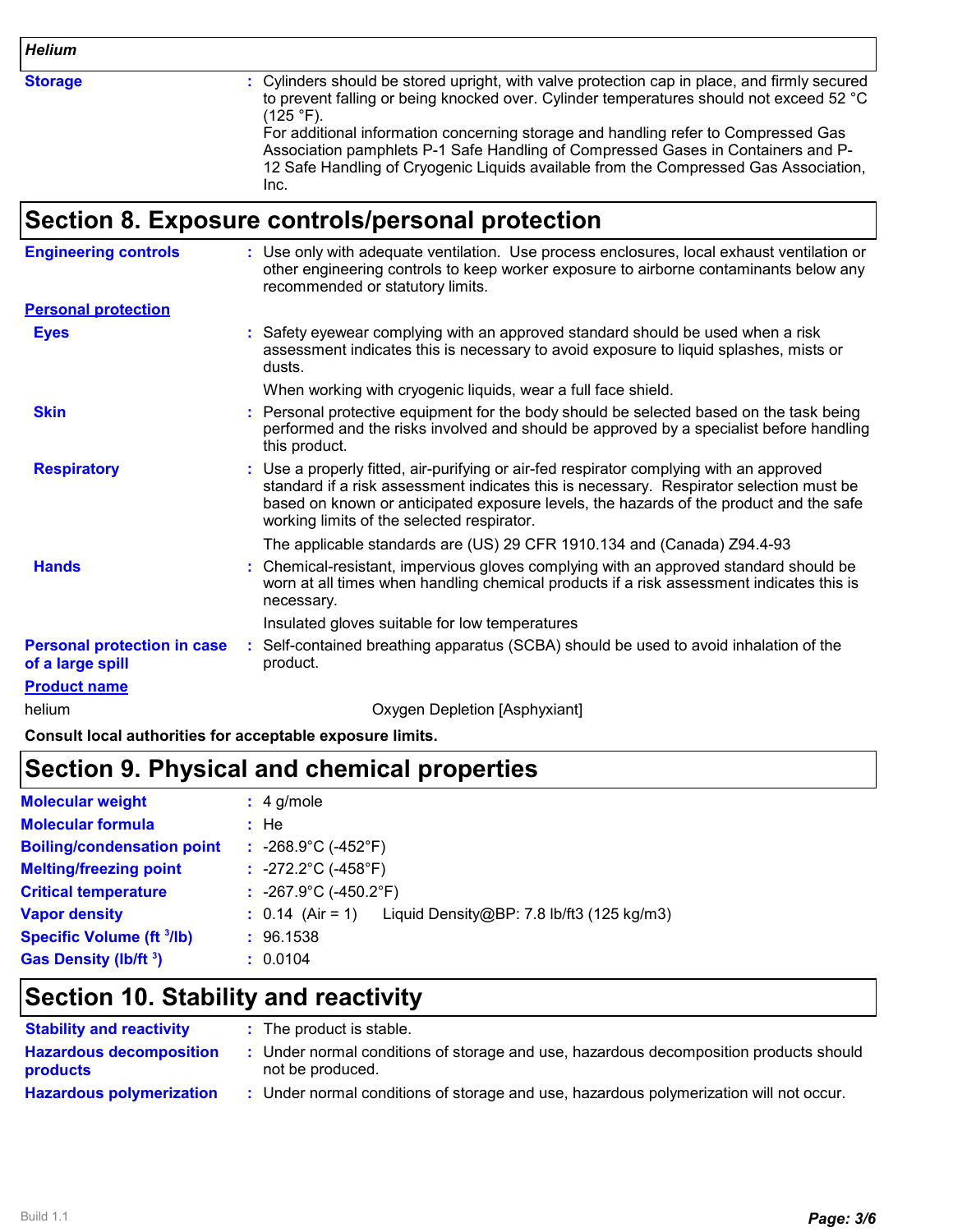# **Section 11. Toxicological information**

| <b>Toxicity data</b>                    |                                                                                                                         |
|-----------------------------------------|-------------------------------------------------------------------------------------------------------------------------|
| <b>Other toxic effects on</b><br>humans | : No specific information is available in our database regarding the other toxic effects of<br>this material to humans. |
| <b>Specific effects</b>                 |                                                                                                                         |
| <b>Carcinogenic effects</b>             | : No known significant effects or critical hazards.                                                                     |
| <b>Mutagenic effects</b>                | : No known significant effects or critical hazards.                                                                     |
| <b>Reproduction toxicity</b>            | : No known significant effects or critical hazards.                                                                     |
|                                         |                                                                                                                         |

### **Section 12. Ecological information**

| <b>Aquatic ecotoxicity</b>   |                                                     |
|------------------------------|-----------------------------------------------------|
| Not available.               |                                                     |
| <b>Environmental fate</b>    | : Not available.                                    |
| <b>Environmental hazards</b> | : No known significant effects or critical hazards. |

**Toxicity to the environment :** Not available.

# **Section 13. Disposal considerations**

**Product removed from the cylinder must be disposed of in accordance with appropriate Federal, State, local regulation.Return cylinders with residual product to Airgas, Inc.Do not dispose of locally.**

# **Section 14. Transport information**

| <b>Regulatory</b><br>information | <b>UN number</b>               | <b>Proper shipping</b><br>name                                 | <b>Class</b> | <b>Packing group</b>  | <b>Label</b> | <b>Additional</b><br>information                                                      |
|----------------------------------|--------------------------------|----------------------------------------------------------------|--------------|-----------------------|--------------|---------------------------------------------------------------------------------------|
| <b>DOT Classification</b>        | <b>UN1046</b>                  | HELIUM,<br><b>COMPRESSED</b>                                   | 2.2          | Not applicable (gas). |              | Limited<br>quantity<br>Yes.                                                           |
|                                  | <b>UN1963</b>                  | Helium, refrigerated<br>liquid                                 |              |                       |              | Packaging<br>instruction<br>Passenger<br>aircraft<br>Quantity<br>limitation:<br>75 kg |
|                                  |                                |                                                                |              |                       |              | Cargo aircraft<br>Quantity<br>limitation:<br>150 kg                                   |
| <b>TDG Classification</b>        | <b>UN1046</b><br><b>UN1963</b> | HELIUM,<br><b>COMPRESSED</b><br>Helium, refrigerated<br>liquid | 2.2          | Not applicable (gas). |              | <b>Explosive</b><br><b>Limit and</b><br>Limited<br>Quantity<br><b>Index</b>           |
|                                  |                                |                                                                |              |                       |              | 0.125<br>Passenger<br>Carrying<br><b>Road or Rail</b><br><b>Index</b><br>75           |
|                                  |                                |                                                                |              |                       |              |                                                                                       |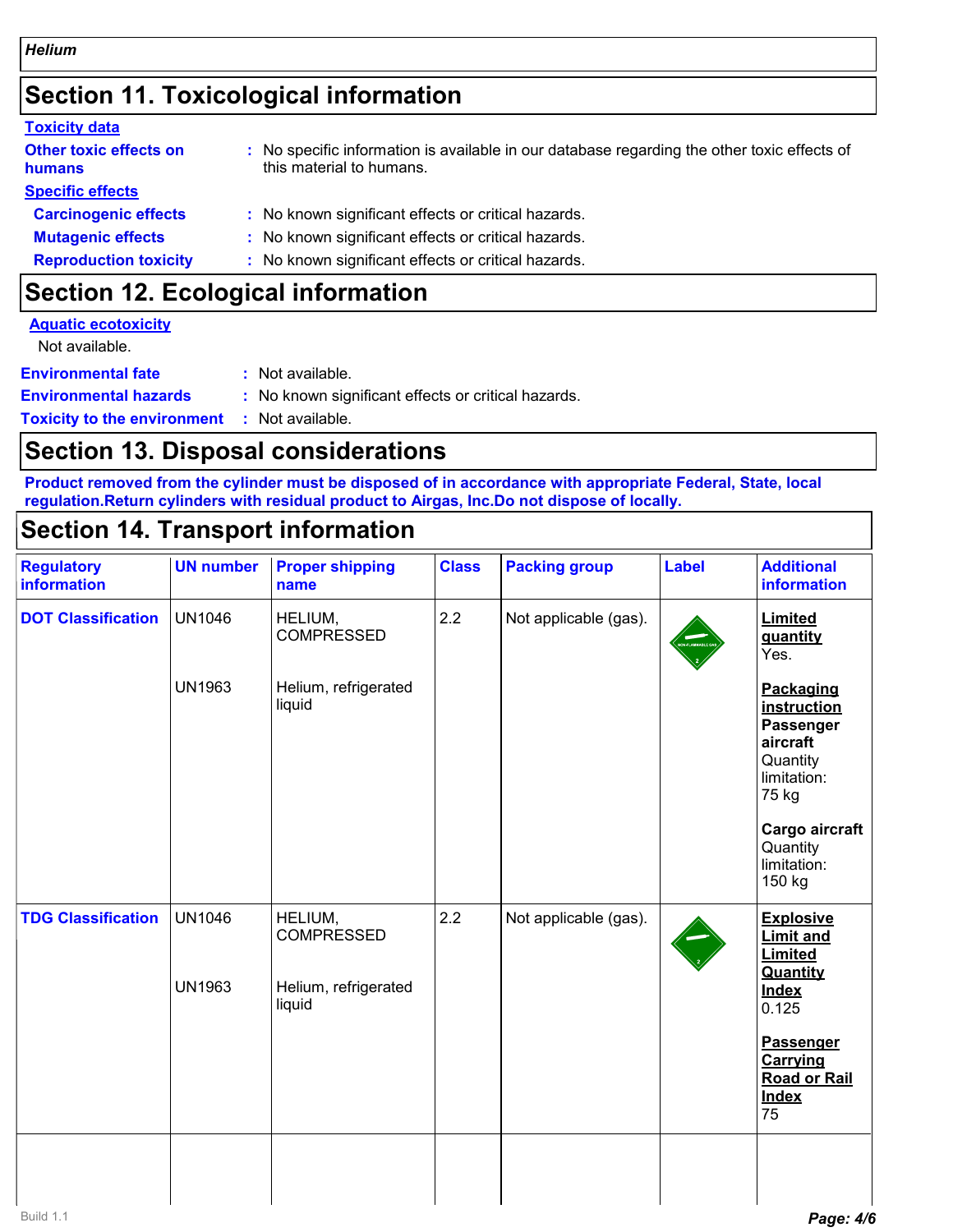| <b>Helium</b>                          |               |                                |     |                       |                  |  |
|----------------------------------------|---------------|--------------------------------|-----|-----------------------|------------------|--|
| <b>Mexico</b><br><b>Classification</b> | UN1046        | HELIUM,<br><b>COMPRESSED</b>   | 2.2 | Not applicable (gas). | NONFLAMMABLE GAS |  |
|                                        | <b>UN1963</b> | Helium, refrigerated<br>liquid |     |                       |                  |  |

**"Refer to CFR 49 (or authority having jurisdiction) to determine the information required for shipment of the product."**

# **Section 15. Regulatory information**

| <b>United States</b>                   |                                                                                                                                                                                                                                                                                                                                                                                                                                                                                                                                                                                                                                                                                                                                                                                                                                                                                                                                                                                                                                                                                                                                                                                                                                                                             |
|----------------------------------------|-----------------------------------------------------------------------------------------------------------------------------------------------------------------------------------------------------------------------------------------------------------------------------------------------------------------------------------------------------------------------------------------------------------------------------------------------------------------------------------------------------------------------------------------------------------------------------------------------------------------------------------------------------------------------------------------------------------------------------------------------------------------------------------------------------------------------------------------------------------------------------------------------------------------------------------------------------------------------------------------------------------------------------------------------------------------------------------------------------------------------------------------------------------------------------------------------------------------------------------------------------------------------------|
| <b>U.S. Federal regulations</b>        | : United States inventory (TSCA 8b): This material is listed or exempted.<br>SARA 302/304/311/312 extremely hazardous substances: No products were found.<br>SARA 302/304 emergency planning and notification: No products were found.<br>SARA 302/304/311/312 hazardous chemicals: helium<br>SARA 311/312 MSDS distribution - chemical inventory - hazard identification:<br>helium: Sudden release of pressure<br>Clean Water Act (CWA) 307: No products were found.<br>Clean Water Act (CWA) 311: No products were found.<br>Clean Air Act (CAA) 112 accidental release prevention: No products were found.<br>Clean Air Act (CAA) 112 regulated flammable substances: No products were found.                                                                                                                                                                                                                                                                                                                                                                                                                                                                                                                                                                           |
| <b>State regulations</b>               | Clean Air Act (CAA) 112 regulated toxic substances: No products were found.<br>Connecticut Carcinogen Reporting: This material is not listed.<br>Connecticut Hazardous Material Survey: This material is not listed.<br><b>Florida substances:</b> This material is not listed.<br>Illinois Chemical Safety Act: This material is not listed.<br>Illinois Toxic Substances Disclosure to Employee Act: This material is not listed.<br>Louisiana Reporting: This material is not listed.<br>Louisiana Spill: This material is not listed.<br>Massachusetts Spill: This material is not listed.<br>Massachusetts Substances: This material is listed.<br>Michigan Critical Material: This material is not listed.<br><b>Minnesota Hazardous Substances:</b> This material is not listed.<br>New Jersey Hazardous Substances: This material is listed.<br>New Jersey Spill: This material is not listed.<br>New Jersey Toxic Catastrophe Prevention Act: This material is not listed.<br>New York Acutely Hazardous Substances: This material is not listed.<br>New York Toxic Chemical Release Reporting: This material is not listed.<br>Pennsylvania RTK Hazardous Substances: This material is listed.<br>Rhode Island Hazardous Substances: This material is not listed. |
| <b>Canada</b><br><b>WHMIS (Canada)</b> | : Class A: Compressed gas.<br><b>CEPA Toxic substances:</b> This material is not listed.<br><b>Canadian ARET:</b> This material is not listed.<br><b>Canadian NPRI:</b> This material is not listed.<br>Alberta Designated Substances: This material is not listed.<br>Ontario Designated Substances: This material is not listed.<br>Quebec Designated Substances: This material is not listed.                                                                                                                                                                                                                                                                                                                                                                                                                                                                                                                                                                                                                                                                                                                                                                                                                                                                            |

# **Section 16. Other information**

#### **United States**